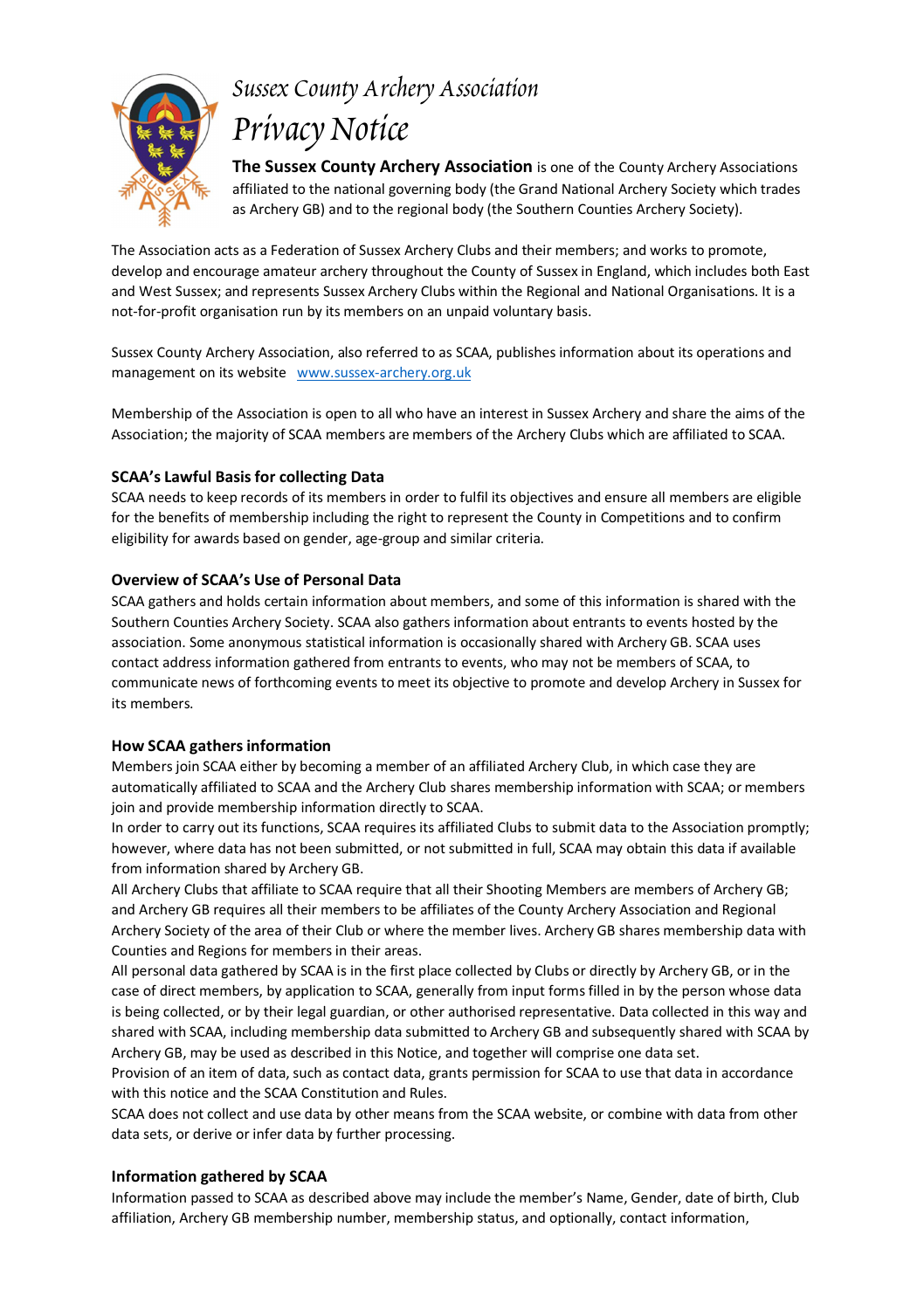particularly eMail address. Other membership information gathered by Clubs that may be passed to SCAA will not be processed without further consent from the subject of the data. Additionally, direct members will have to provide full contact information.

## **SCAA's Use of Data**

SCAA may use members' information for a number of purposes including the following:

- To exert proportional voting rights at Regional and National level
- To assess need for Coaching and Training and other Development Support
- In conjunction with ranking and performance data submitted by members, to assemble and select teams to represent the County in competition.
- To confirm eligibility for Grants
- To confirm eligibility for County Championships Awards and for Reduced Membership Subscription  $\bullet$ for Children and Young Adults, and for Veteran or Masters Awards
- To comply with legal, regulatory and association governance obligations and good practice
- To provide members who have opted-in with information by email about Association Competitive Events, Coaching / Training / Development opportunities, Meetings, Club Events organised around the County and similar Archery-related topics of local interest.
- To keep records of Championship and Tournament Results, Performances, Achievements and High Scores, and Membership Names lists for Historic Archive purposes
- To provide Complaints and Disciplinary support to Clubs and members

#### **Direct Mailings**

Members who have given their consent by providing an address may be sent news and information about the activities of the Association and affiliated Clubs, by an available means of communication. Members may opt-out of receiving further communication by using the 'unsubscribe' link on the messages.

#### How SCAA shares personal data

SCAA forwards membership subscriptions collected by Clubs (and SCAA itself) on behalf of the Southern Counties Archery Society (SCAS), and shares the member's Name, Gender, date of birth, County Affiliation and Archery GB membership number with SCAS.

From time to time SCAA may be required to share certain personal data with SCAS and / or Archery GB where it is relevant to Complaints or Disciplinary Action carried out in accordance with County, Regional and National Policies and guidelines.

Apart from sharing with SCAS and Archery GB as noted above, SCAA does not share members' information with any other parties unless under a duty to disclose the personal data in order to comply with any legal obligation (for example to government bodies and law enforcement agencies).

SCAA does not engage in any Trading or Marketing operations and does not share members' personal data with any Commercial or Marketing organisations.

#### Other data and how it is used

SCAA collects additional information associated with individual members such as scores and classifications, which are used to compile Rankings Tables and Records Tables, all of which may be archived as Historic Records. This information is generally submitted voluntarily by Club records officers and by the members themselves, but may also be gathered from published tournament results.

SCAA may collect additional information, such as full address and telephone contact data, in respect of members likely to be selected to represent the County in competition, and of officers and post-holders of the association, in order to be able to improve contact options. Initial contact to obtain this information is usually made through the Secretary of the Club of which the individual is a member.

SCAA strives to provide Championship Events and other competitions, or to sponsor Associated Clubs to organise them. SCAA Events may be open to non-members. As part of these activities, personal data is collected which is used to compile the Entrants Lists, Target Lists and Results Sheets, which are published and